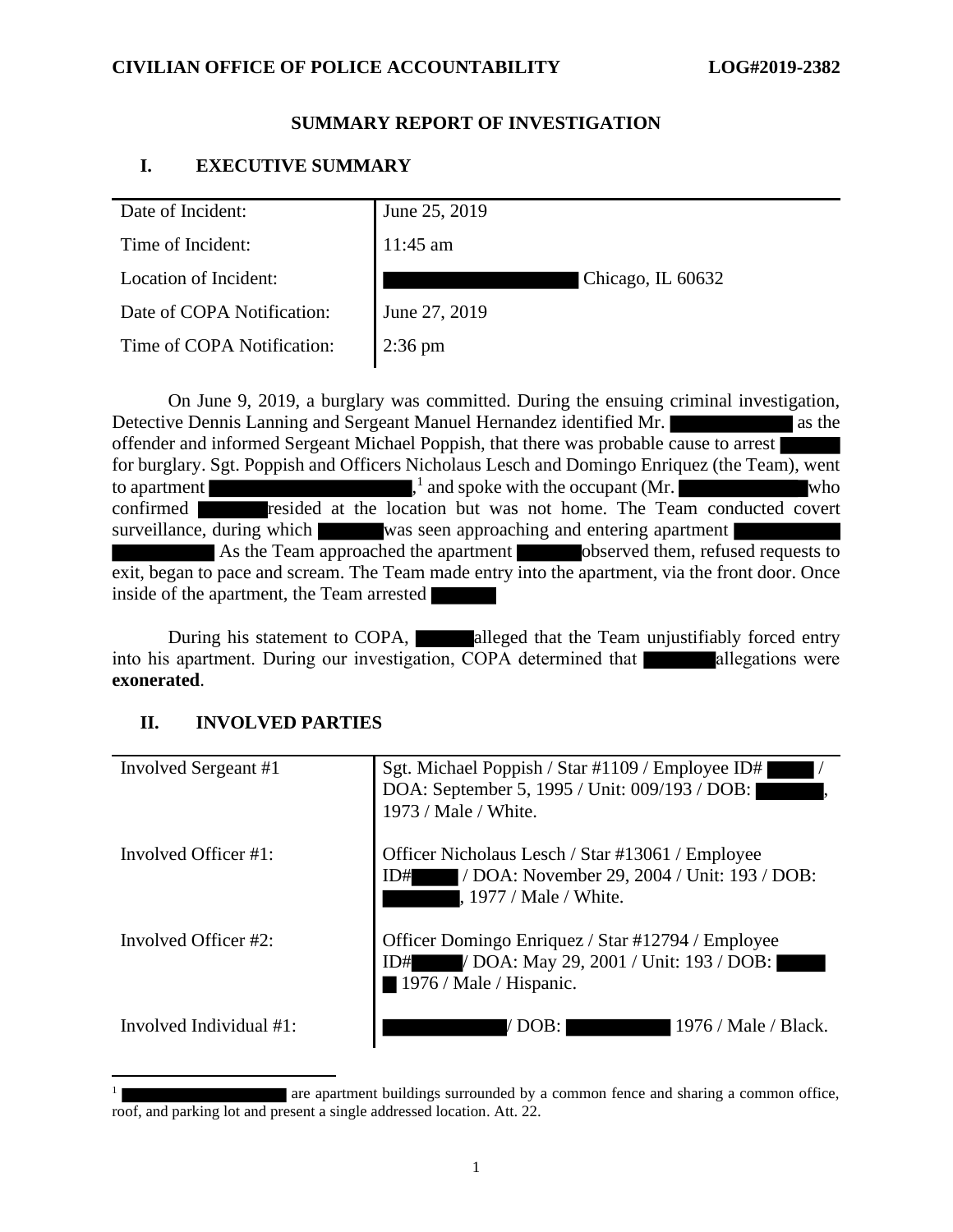## **III. ALLEGATIONS**

| <b>Officer</b>                | <b>Allegation</b>                                                                                                                                                                                                                                                     | Finding/<br><b>Recommendation</b> |
|-------------------------------|-----------------------------------------------------------------------------------------------------------------------------------------------------------------------------------------------------------------------------------------------------------------------|-----------------------------------|
| <b>Sergeant Michael</b>       | 1. Entering Mr.<br>residence,                                                                                                                                                                                                                                         | Exonerated.                       |
| Poppish                       | without justification, in violation of Rule 6.                                                                                                                                                                                                                        |                                   |
| <b>Officer Nicholas Lesch</b> | 1. Entering Mr.<br>residence,<br><u> III di sebagai sebagai sebagai sebagai sebagai sebagai sebagai sebagai sebagai sebagai sebagai sebagai sebagai</u>                                                                                                               | Exonerated.                       |
|                               | without justification, in violation of Rule 6.                                                                                                                                                                                                                        |                                   |
| Officer Domingo               | 1. Entering Mr.<br>residence,<br><u> The Common School and School and School and School and School and School and School and School and School and School and School and School and School and School and School and School and School and School and School and </u> | Exonerated.                       |
| Enriquez                      | without justification, in violation of Rule 6.                                                                                                                                                                                                                        |                                   |

# **IV. APPLICABLE RULES AND LAWS**

### Rules

1. Rule 6: Prohibits disobedience of any order or directive whether written or oral.

## Special Orders

1. S04-13-09 – Investigatory Stop System – effective July 10, 2017 to current.

# **V. INVESTIGATION**<sup>2</sup>

## **a. Interviews**

In a **statement to COPA**<sup>3</sup> on July 1, 2019, Mr. stated that he was inside of his apartment (apartment when when unexpectedly arrived.<sup>4</sup> As entered the apartment, observed officers following After entered the apartment, went to his bedroom to take a nap. As he was sleeping, he awoken by a knock on the apartment door, a male announcing, "Chicago Police" and asking for Neither **nor** answered the door. After approximately 5-minutes, heard a male officer (Sgt. Poppish) outside of his open bedroom window asking for the come out of the apartment, and a different officer kicking the apartment door. Eventually, the door was kicked in, and the Team entered the apartment. As the Team entered the apartment fled to bedroom where was arrested.

estimated the time between the Team knocking on and kicking-in the door was approximately 5-minutes. **recounted that the Team followed** to his apartment and that they observed him enter the apartment. The estimated that was in the apartment for between 10 and 15 minutes prior to the Team knocking on the door. **believed the door** was possibly unlocked prior to the Team forcing entry. explained that at no time did any

<sup>&</sup>lt;sup>2</sup> COPA conducted a thorough and complete investigation. The following is a summary of the material evidence gathered and relied upon in our analysis.

Atts. 8 and 9.

<sup>4</sup> initially informed COPA that was his brother, but later stated was close friend.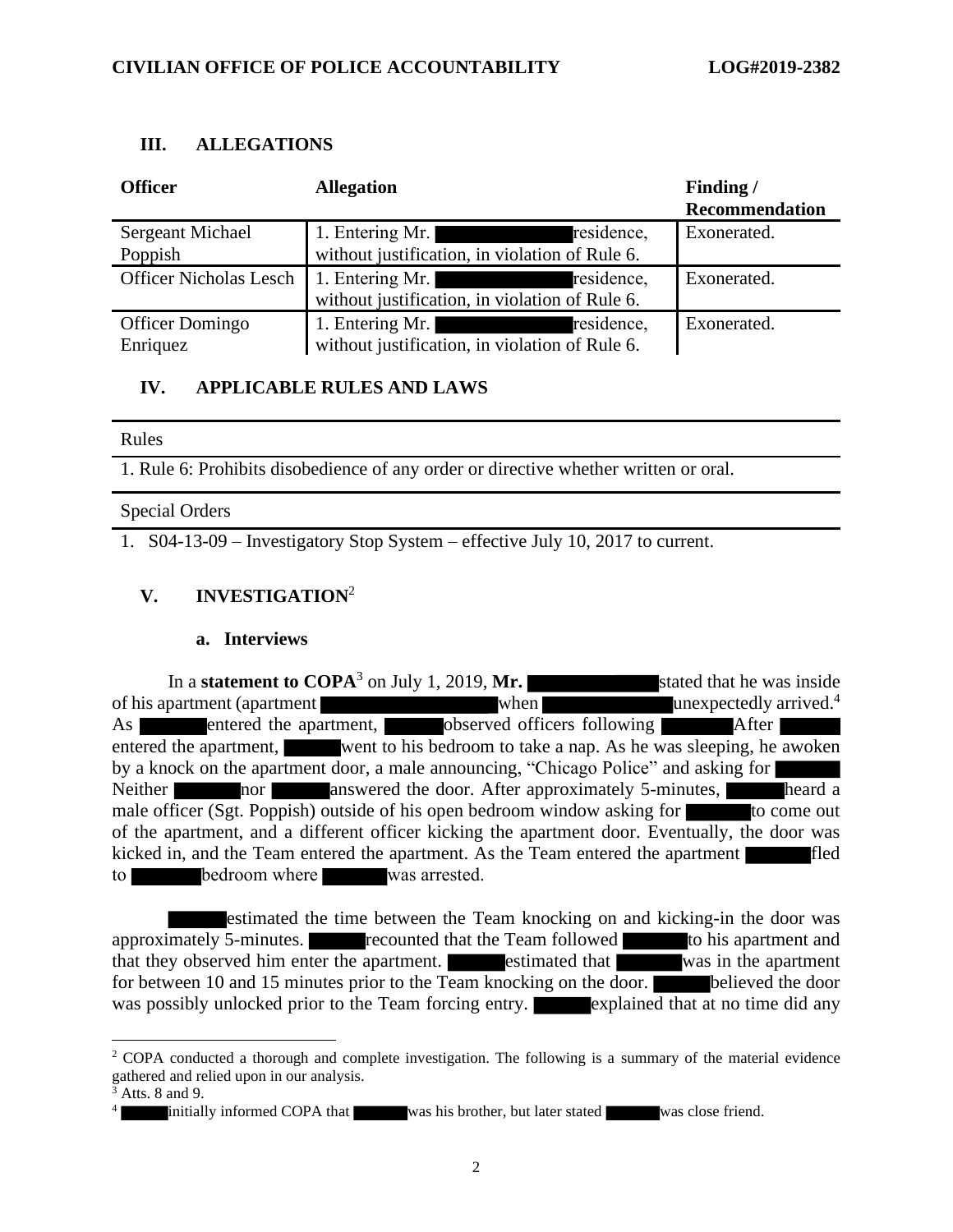member of the Team search his apartment. **Explained that he believes the Team had** followed to the apartment.

In a **statement to COPA**<sup>5</sup> on November 12, 2019, **Mr.** Stated that as he was walking to apartment, he observed a lone gray van parked in the parking lot of **Continued to apartment and entered.** After less than one minute, heard a male (Sgt. Poppish) call out his name and announce he was under arrest. At that time two other officers (Officers Lesch and Enriquez) forced entry via the front door of the apartment. Once inside was detained and searched. Was escorted from the apartment and observed one of the officers enter the gray van that was parked in the parking lot. was transported to the district station were booking paperwork was completed and he was processed. After was processed a detective came to speak with him.

explained that his is not related to but that they are close friends. Further, explained that he does not reside with despite reporting to the Illinois Parole Commission that he does. Additionally, explained that while he does not store personal belongings at the apartment, he does occasionally spend the night. had no complaints about his interactions with Department members other than the entry to arrest him.

In a **statement to COPA**<sup>6</sup> on October 9, 2019, **Witness Detective Dennis Lanning** stated as he was investigating a burglary that occurred on June 9, he and Sgt. Hernandez, positively identified as the offender. Once was identified, Det. Lanning contacted Sgt. Poppish, presented all the evidence from the burglary that established probable cause for and provided  $\alpha$  as the known address for  $\alpha$  Once was arrested, Det. Lanning completed a Mirandized interview with him. At no time did complain about his interactions with the Team. Det. Lanning was not aware of exactly where was arrested and had no knowledge if the Team forced entry into the apartment.<sup>8</sup>

In a **statement to COPA**<sup>9</sup> on January 16, 2020, **Accused Sgt. Michael Poppish** stated that during an in-person meeting with Det. Lanning he was shown evidence that established probable cause to arrest for burglary and learned that was known to reside in After receiving this information, Sgt. Poppish briefed Officers Enriquez and Lesch, and the three of them (the Team) went to Upon arrival at the location, the Team knocked on the door of apartment , announced their office, spoke with a male resident and informed him they were looking for **explained** to the Team that was his brother who resided at the location but was not home.

After speaking to Sgt. Poppish instructed Officer Enriquez to being covert surveillance of the location from his grey mini-van in the parking lot. Officer Enriquez complied

<sup>5</sup> Att. 31.

 $<sup>6</sup>$  Att. 15.</sup>

<sup>&</sup>lt;sup>7</sup> Det. Lanning explained he located this address for using the Accurint Database and reports from other offenders connected to Det. Lanning explained that are joint building and that reportedly resided in unit with his "brother." Det. Lanning did not recognize the name

<sup>&</sup>lt;sup>8</sup> Det. Lanning explained that an Investigative Alert was not issued because the Department had instructed members Investigative Alerts were no longer to be used.

<sup>&</sup>lt;sup>9</sup> Att. 40.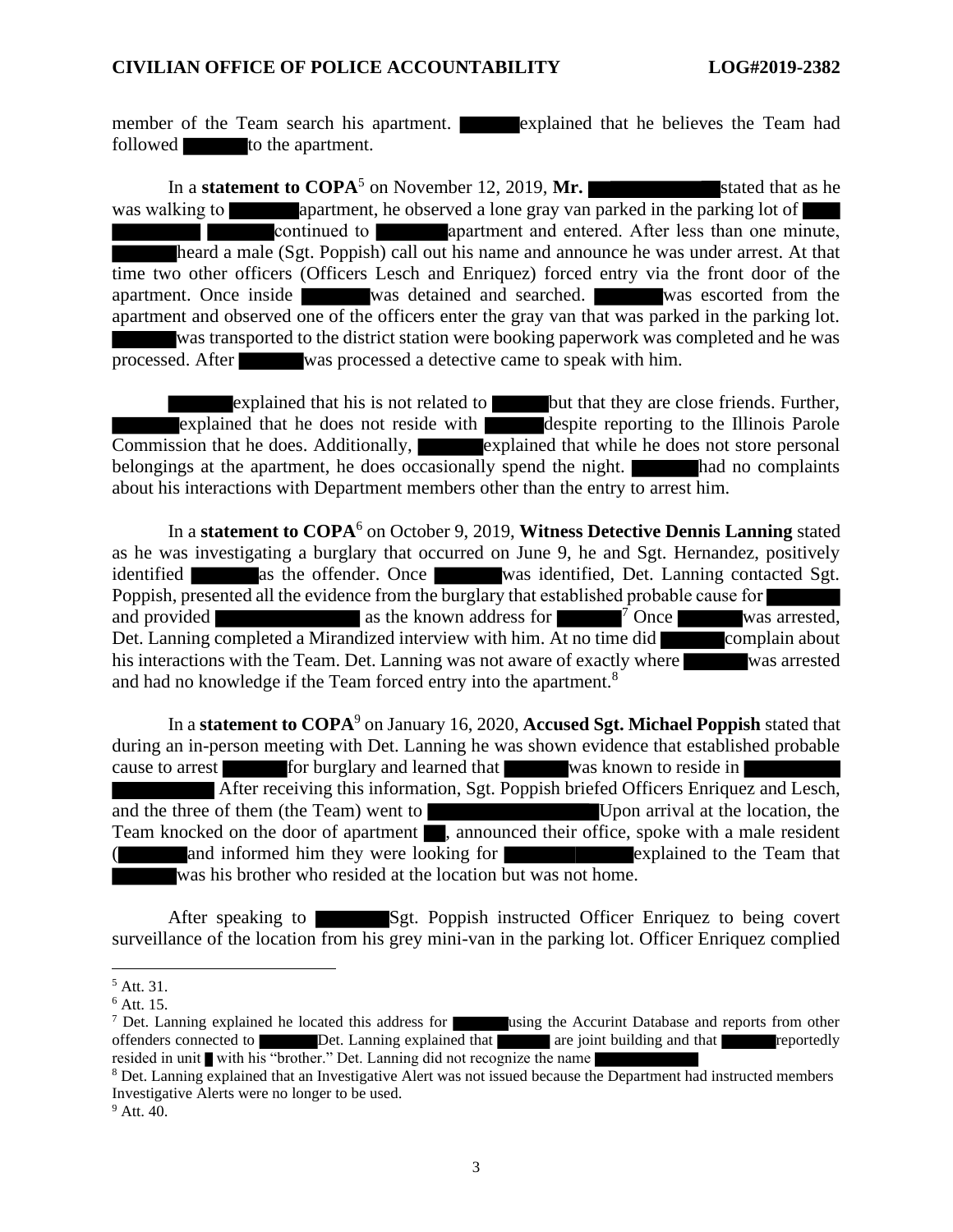and within approximately 30-minutes, was observed on the property approaching and ultimately entering apartment **.** Officer Enriquez relayed this information to Sgt. Poppish and Officer Lesch. After receiving the information, the Team approached apartment and observed at the open door. The Team announced their office and informed he was under arrest. shut the door and began to move about the apartment. Sgt. Poppish observed that was agitated and was concerned he would attempt to flee and or harm himself.<sup>10</sup> Additionally, Sgt. Poppish explained that as he was attempting to speak to  $\blacksquare$  through an open window, approached the window and attempted to close it on Sgt. Poppish's arm. Sgt. Poppish ordered Officer Enriquez to force entry into the apartment and apprehend Officer Enriquez complied and Officer Lesch and Sgt. Poppish followed him into the apartment. Once inside of the apartment, was arrested and removed. Sgt. Poppish explained that no other actions were taken. Sgt. Poppish recalled that was present inside the apartment and made no objections to the Team's presence.

In a **statement to COPA**<sup>12</sup> on January 16, 2020, **Accused Officer Domingo Enriquez** stated essentially the same information as Sgt. Poppish. Additionally, Officer Enriquez confirmed that he conducted his surveillance from a covert grey mini-van parked in the parking lot with a clear view of apartment . Further, Officer Enriquez confirmed the Team was at the door of apartment within a minute and a half of observing enter the unit. Additionally, Officer Enriquez confirmed that Sgt. Poppish ordered him to force entry only after began to pace, became irately yelling.<sup>13</sup> Further, Officer Enriquez estimated the time between closing the door and Sgt. Poppish's order was less than a minute. Finally, Officer Enriquez explained that based on the information provided to him by Sgt. Poppish and the conversation with to conducting surveillance lead him to believe the resided at the location.

In a **statement to COPA**<sup>14</sup> on January 16, 2020, **Accused Officer Nicholaus Lesch** stated essentially the same information as Sgt. Poppish and Officer Enriquez. Additionally, Officer Lesch confirmed that was pacing around the apartment prior to Sgt. Poppish ordering the forced entry into the apartment.<sup>15</sup> Further, Officer Lesch explained that based on the information provided to him by Sgt. Poppish lead him to believe the resided at the location. Finally, Officer Lesch estimated the time frame between Officer Enriquez relaying presence to their arrival at the apartment door to be less than a minute.

 $10$  Sgt. Poppish described agitation as pacing, breathing heavy, having wide-eyes, and appeared that he was planning to flee.

 $11$  Sgt. Poppish estimated that it was less than one minute for closing the door to him ordering Officer Enriquez to make entry.

<sup>12</sup> Att. 48.

<sup>&</sup>lt;sup>13</sup> While he could not recall exact words, Officer Enriquez recounted that yelling indicated that he was not wanting to be arrested, unwilling to reopen the door, and that **pacing with clenched fists created a** concern that was a planning to violently lash out at the Team or **Officer Enriquez** explained he belief concern that was a planning to violently lash out at the Team or  $\overline{\phantom{a}}$ was based on actions on at the time and his criminal history, which was reviewed prior to arrival at COPA notes that has been convicted of robbery, burglary, and possession of a controlled

substance and arrested for possession of a firearm. (Att. 49.) <sup>14</sup> Att. 44.

<sup>&</sup>lt;sup>15</sup> Officer Lesch explained that **pacing caused him concern that** was attempting to arm himself and was a possible danger to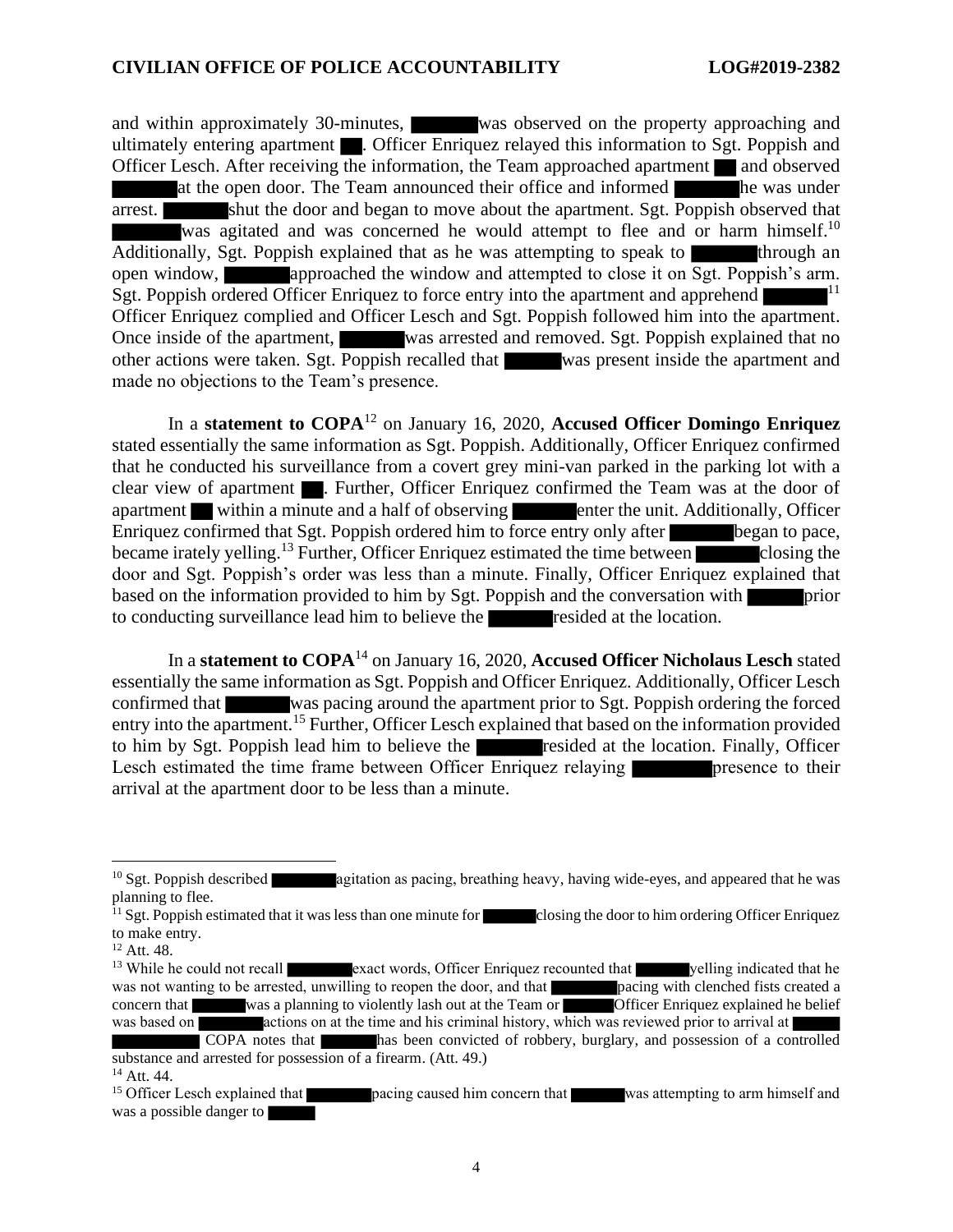## **b. Documentary Evidence**

**Arrest Report**<sup>16</sup> and **Detective Supplemental Reports**<sup>17</sup> detail that while reviewing surveillance footage during a burglary<sup>18</sup> investigation, Detective Dennis Lanning recognized as the offender.<sup>19</sup> After identifying Det. Lanning contacted Sgt. Hernandez,  $^{20}$  showed him the surveillance footage, and he too confirmed identity.<sup>21</sup> Det. Lanning contacted Sgt. Poppish<sup>22</sup> and informed him there was probable cause to arrest burglary. Upon learning of the probable cause for the arrest, the Team established covert surveillance of an apartment building at **a surveillance** observed at the location, and arrested him inside apartment arrested him inside apartment

**cellphone photographs**<sup>24</sup> detail damage to a doorframe and casing of an unidentified door at an unidentified location.<sup>25</sup> The damage is consistent with a locked door being force open.

# **VI. LEGAL STANDARD**

For each Allegation COPA must make one of the following findings:

- 1. Sustained where it is determined the allegation is supported by a preponderance of the evidence;
- 2. Not Sustained where it is determined there is insufficient evidence to prove the allegations by a preponderance of the evidence;
- 3. Unfounded where it is determined by clear and convincing evidence that an allegation is false or not factual; or
- 4. Exonerated where it is determined by clear and convincing evidence that the conduct described in the allegation occurred, but it is lawful and proper.

A **preponderance of evidence** can be described as evidence indicating that it is **more likely than not** that the conduct occurred and violated Department policy. *See Avery v. State Farm Mutual Automobile Insurance Co.*, 216 Ill. 2d 100, 191 (2005), (a proposition is proved by a preponderance of the evidence when it has found to be more probably true than not). If the evidence gathered in an investigation

<sup>&</sup>lt;sup>16</sup> Att. 1.

 $17$  Att. 3.

<sup>&</sup>lt;sup>18</sup> The burglary occurred on June 9, 2019, at 2500 W. 51st Street.

 $19$  Att. 3, pg. 7.

<sup>&</sup>lt;sup>20</sup> Sgt. Hernandez arrested for a similar burglary under JC158893.

 $21$  Att. 3, pg. 7.

 $22$  Sgt. Poppish is assigned to the Gang Investigations Team 6559.

<sup>23</sup> Att. 1, pgs. 1 and 2; Att. 3, pg. 7.

 $24$  Att. 12.

<sup>&</sup>lt;sup>25</sup> The file name of the photographs indicates the photographs were taken on June 27, 2019.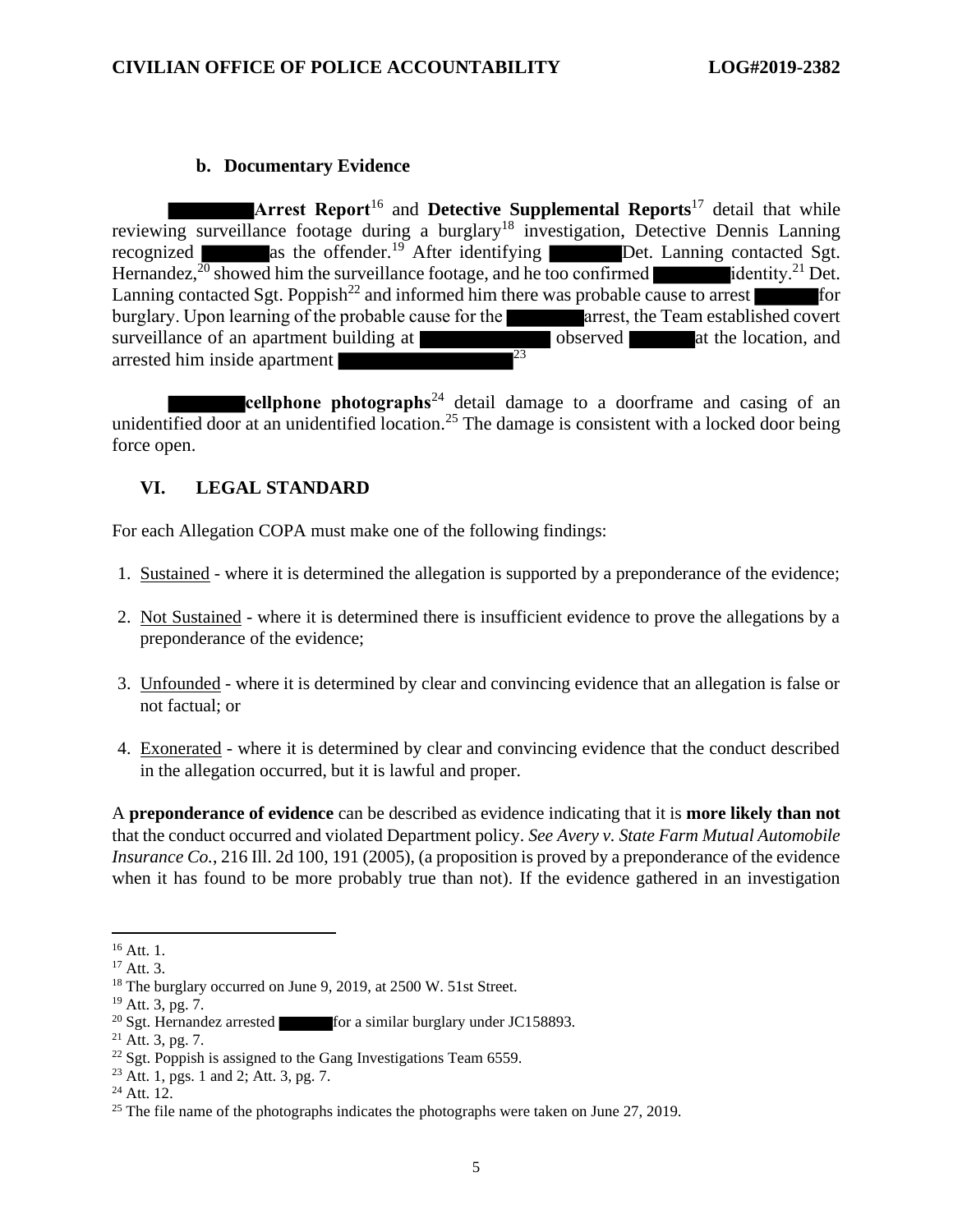establishes that it is more likely that the misconduct occurred, even if by a narrow margin, then the preponderance of the evidence standard is met.

**Clear and convincing evidence** is a higher standard than a preponderance of the evidence but lower than the "beyond-a-reasonable doubt" standard required to convict a person of a criminal offense. See *e.g.*, *People v. Coan*, 2016 IL App (2d) 151036 (2016). Clear and Convincing can be defined as a "degree of proof, which, considering all the evidence in the case, produces the firm and abiding belief that it is highly probable that the proposition . . . is true." *Id*. at ¶ 28.

### **VII. ANALYSIS**

COPA finds that the allegations are **exonerated**. An officer must have probable cause to arrest a subject.<sup>26</sup> "Probable cause to arrest exists where the police have knowledge of facts that would lead a reasonable person to believe that a crime has occurred and that the subject had committed it."<sup>27</sup> The reasonable basis of any arrest "should be considered from the perspective of a reasonable officer at the time" of the arrest.<sup>28</sup> Further, if a subject flees from an officer attempting to effect a lawful arrest and flees into a private residence, the officer is permitted to enter the private residence so long as they are in "immediate and continuous pursuit" of the subject.<sup>29</sup> Additionally, officers may make a warrantless entry into to a private residence when there is exigent circumstances which are based on numerous factors to include: a clear showing of probable cause; the likelihood the subject would escape; strong reason to believe the subject was in the premise; the presence of a risk of harm to the subject or others.<sup>30</sup>

Here, the Team possessed probable cause to arrest for the burglary he committed on June 9. Additionally, prior to establishing surveillance, the Team was informed by that was his brother<sup>31</sup> and resided at the apartment.<sup>32</sup> Further, while the Team was surveilling walked passed a covert vehicle and entered apartment **.** Upon seeing the Team exited their vehicles and immediately approached apartment while continuing to surveille the location. As the Team approached the apartment, was observed inside, and once observed the Team, he shut the door and began to pace around the apartment while yelling and screaming. Concerned that the would flee and/or harm himself or Sgt. Poppish ordered Officer Enriquez to make entry into the apartment. Once inside the apartment the Team arrested and took no other law-enforcement action. The Team's decision to pursue was reasonable and proper, and once retreated into apartment **the Team's decision to force entry to arrest** which was in part based on the belief that would continue to flee and/or pose a danger to himself or others, was permitted by law and was reasonable and proper. Further, even if the entry into apartment was improper, Sgt. Poppish's order to Officers Enriquez and Lesch absolve them of any misconduct liability.

<sup>26</sup> *People v. Johnson*, 408 Ill. App. 3d 107 (citing *Beck v. Ohio*, 379 U.S. 89, 91, (1964).

 $27$  S04-13-09 II(D).

 $28$  S04-13-09 II(D).

<sup>29</sup>*People v. Wear*, 229 Ill. 2d 545, 569m 893 N.E.2d 631, 645-46 (2008).

<sup>30</sup> *People v. Davis*, 398 Ill. App. 3d 940, 942 N.E.2d 67 (2d Dist. 2010) (noting that the list of exigent circumstances factors provided by the court was not a complete and exhaustive list).

initially reported to COPA that was his brother, but later denied any familial relationship.

 $32$  confirmed that he has listed the apartment as his residence with the Illinois Parole Board.